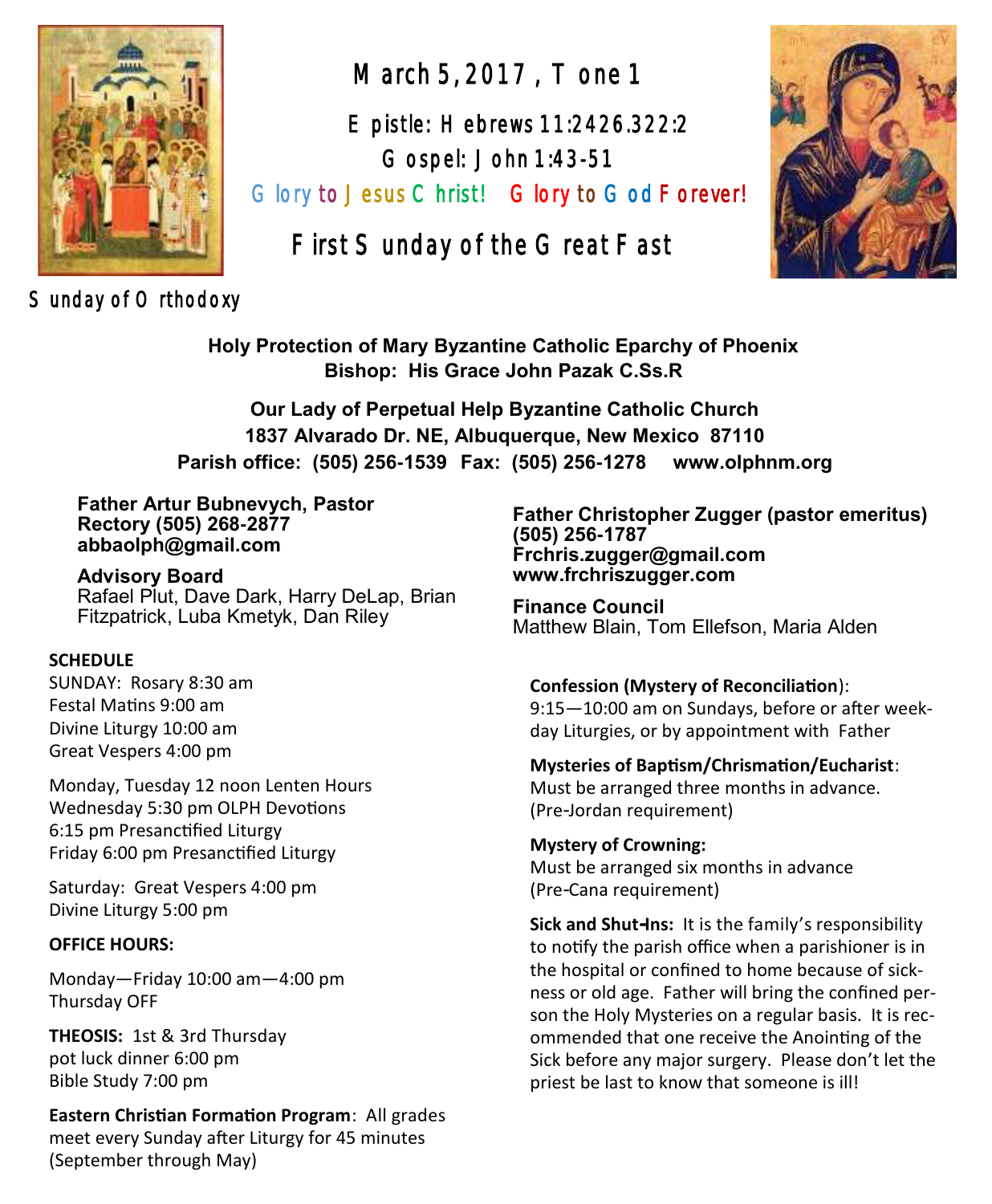**Welcome to our Church! If you are looking for a spiritual home, contact Father Artur or the office staff for more information. God bless you.**

| Today<br>Procession with<br><i>Icons</i><br>Canned Goods |  | $8:30$ am<br>$9:00 \text{ am}$<br>10:00 am<br>4:00 pm                                                                          | Rosary<br>Matins/Confessions<br>Divine Liturgy for Parishioners, Benefactors & Friends<br>Fr. Chris: Health & Blessings, Col.Chad F. Nelson, USMC<br><b>ECF Classes</b><br><b>Great Vespers</b> |  |  |
|----------------------------------------------------------|--|--------------------------------------------------------------------------------------------------------------------------------|-------------------------------------------------------------------------------------------------------------------------------------------------------------------------------------------------|--|--|
| <b>Collection for Friars</b>                             |  |                                                                                                                                |                                                                                                                                                                                                 |  |  |
| March 6<br><b>Monday</b>                                 |  | <b>42 Martyrs of Ammorium</b><br>Readings: Genesis 3:21-4:7; Proverbs 3:34-4:22                                                |                                                                                                                                                                                                 |  |  |
|                                                          |  | 12 noon                                                                                                                        | <b>Lenten Hours</b>                                                                                                                                                                             |  |  |
| March 7<br><b>Tuesday</b>                                |  | <b>Basil and Others Bishop-Martyrs of Cherson</b><br>Readings: Genesis 4:8-15; Proverbs 5:1-15                                 |                                                                                                                                                                                                 |  |  |
|                                                          |  | 12 noon<br>6:30 pm                                                                                                             | Lenten Hours<br>CAFÉ meeting at UNM                                                                                                                                                             |  |  |
| March 8<br>Wed.                                          |  | <b>Theophylact Bishop-Confessor</b><br>Readings: Genesis 4:16-26; Proverbs 5:15-6                                              |                                                                                                                                                                                                 |  |  |
|                                                          |  | 5:30 pm<br>6:15 pm                                                                                                             | <b>OLPH Devotions</b><br><b>Presanctified Liturgy</b>                                                                                                                                           |  |  |
| March 9<br><b>Thursday</b>                               |  | <b>40 Martyrs of Sebaste</b><br>Readings: Genesis 5:1-24; Proverbs 6:3-20<br>Epistle: Hebrews 12:1-10; Gospel: Matthew 20:1-16 |                                                                                                                                                                                                 |  |  |
|                                                          |  | 6:00 pm<br>7:00 pm                                                                                                             | Pot-luck dinner<br>THEOSIS: Mystery of the Byzantine Liturgy                                                                                                                                    |  |  |
| March 10<br>Friday                                       |  | <b>Codratus and Others Martyrs</b><br>Readings: Genesis 5:32-6:8; Proverbs 6:20-7:1                                            |                                                                                                                                                                                                 |  |  |
|                                                          |  | 9-10:00 am<br>$6:00 \text{ pm}$                                                                                                | Prayer & Witness For Life in front of Planned Parenthood on<br>San Mateo with Our Lady Helper of Mothers Icon<br>Presanctified Liturgy followed by meatless potluck                             |  |  |
| March 11<br><b>Saturday</b>                              |  | 2nd All Souls Saturday<br>Epistle: Hebrews 3:12-16; Gospel: Mark 1:35-45                                                       |                                                                                                                                                                                                 |  |  |
|                                                          |  | $9:00 \text{ am}$                                                                                                              | All Souls Liturgy/Panachida & the reading the names of our                                                                                                                                      |  |  |
|                                                          |  |                                                                                                                                | Deceased<br>12:30-3:30 pm Home School Group Meeting/Confessions                                                                                                                                 |  |  |
| March 12<br>Sunday                                       |  | <b>Second Sunday of the Great Fast</b><br>Epistle: Hebrews 1:10-2:3 Gospel: Mark 2:1-12                                        |                                                                                                                                                                                                 |  |  |
|                                                          |  | 4:00 pm<br>5:00 pm                                                                                                             | <b>Great Vespers</b><br>Blessing on Tessa Pettit by Pam Pettit                                                                                                                                  |  |  |
|                                                          |  | 8:30 am<br>$9:00$ am<br>10:00 am                                                                                               | Rosary<br>Matins/Confessions<br>Divine Liturgy for Parishioners, Benefactors & Friends<br>Fr. Chis: Health & Blessings, Col. Gary Henry, USAF                                                   |  |  |
|                                                          |  | 4:00 pm                                                                                                                        | <b>ECF classes</b><br><b>Great Vespers</b>                                                                                                                                                      |  |  |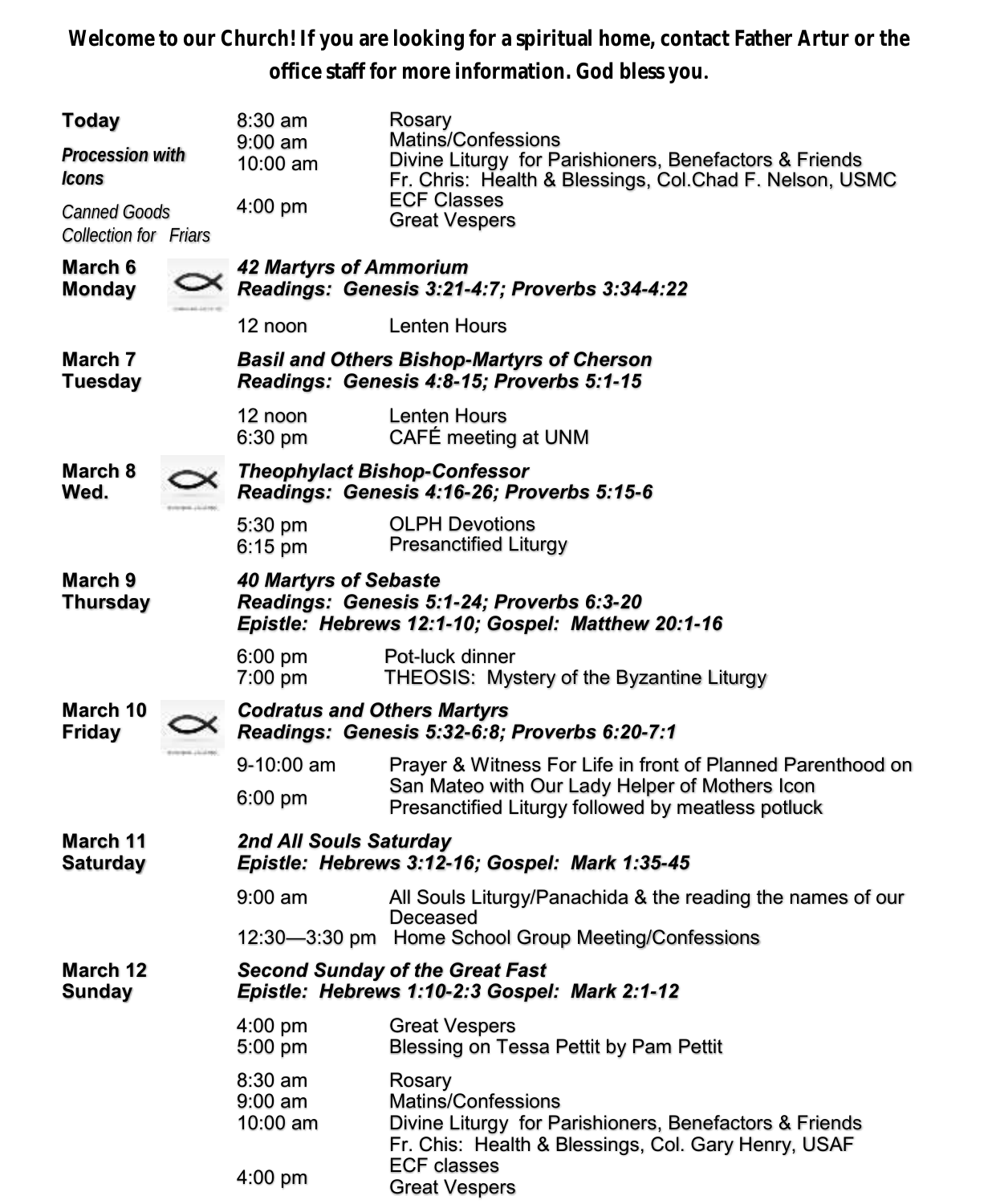Physician and Help of Those in sickness, Redeemer and Savior of the infirm; O Master and Lord of all, grant healing to your servants. Be clement, show mercy to those who have sinned much, and deliver them, O Christ, from their Iniquities, that they may glorify Your might divine

Sharif Rabadi Stephen Horner Katrina Anderson Abraham Haddad Tim & Jenny Ford Threima Leech Priscilla Hughes Steve Jakymiw Lillian Murphy Marilyn Fore Demetrius Yackanich Sven & Barbara Svensson Keith Romero

Fr. Julian Gnall Henry Zugger John & Margie Disque Phillip Fall Laura Dominquez Olga Bodnar Frances Brannan John Deflice Mary Ann Kosty Jordan Smith Maggie Batsel Jean Pesce Henry Burnette Tracy McTernan

William Frank Mary Nell Preisler Mike Harahuc Robert Zadel Jack & Lorraine Hubbell Quintin Santmaria & Family Heather Mattax Larry Bennett Paola Terlaza Ruth Sousa Frank Gerace Linda Granci Barbara Irving Mary Danyluk Richard Hornung

Prayers in honor of and to the Blessed Virgin are a powerful weapon against sin, and for healing. If you recite the Rosary at home, please offer these intentions, and join us on Sunday at 8:30 am. Those who recite the Akathist to the Mother of God or the Rosary receive a partial indulgence when they do so in private, plenary indulgence when they do so as a group

### **Intentions of the Rosary**

1st Decade: Help for persecuted Catholics, especially in communist and Islamic states

2nd Decade: Spiritual and physical growth of our parish and the Byzantine Catholic Church

3rd Decade: Increase in vocations to priesthood, diaconate, and consecrated life to serve the Byzantine Catholic Church 4th Decade: Repose of the souls who have no one praying for them

5th Decade: Healing of the sick in body, mind and soul



Vocation Icon Today: Dodson-Sands Next Sunday: Riley

### **Holy Father's Intentions for March**

### **Support for Persecuted Christians.**

That persecuted Christians may be supported by the prayers and material help of the whole Church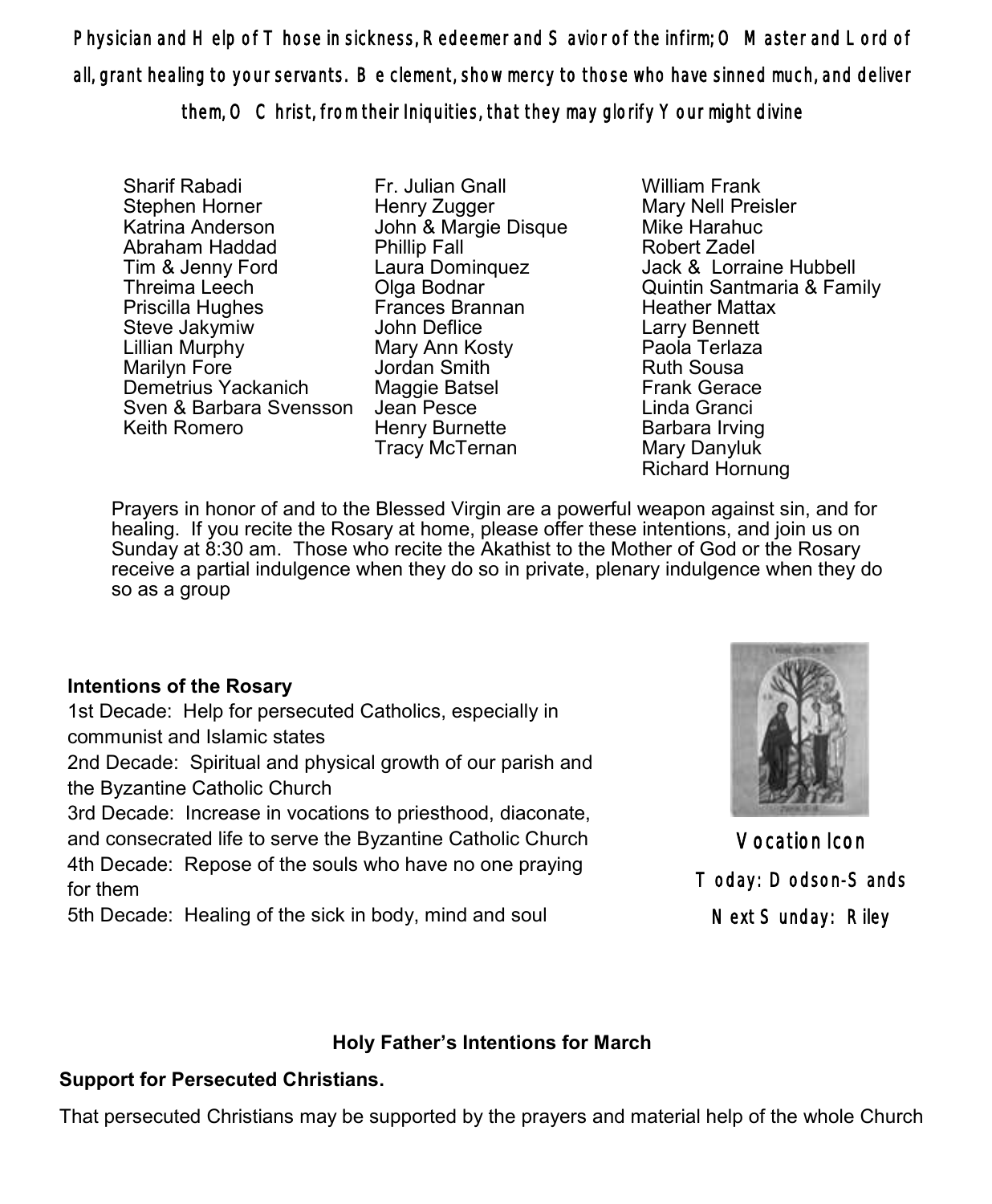February 26, 2017; Attendance: 134

**Our ANNUAL BAZAAR this year is on Saturday, May 20, 10AM-4PM!!!** Kick off meeting is scheduled on **Monday March 27 at 6 pm in the conference room.**

All "Bazaar Helpers" are invited. We need a good team which will include following assignments: Book Store, Greeters, Money collection for food, Baking, Raffle, Food sales/food preparation, drinks, set up decorations, outside signs, tables, umbrellas, chairs e.c.t. Our Annual Bazaar is always an opportunity to make our wonderful church known to other people, to reach out, to evangelize, to advertise our Gift Shop, an excellent fundraiser.

Above all it is a blessing and fun when we work together!!! Thank you and see you there.

### **Next Saturday is the 2nd All Souls Saturday**

"We seem to give them back to you, O God, who gave them first to us. Yet as you did not lose them in giving, so we do not lose them by their return. Not as the world gives do you give. What you give you do not take away. For what is yours is also ours. We are yours and life is eternal. And love is immortal, and death is only a horizon, and a horizon is but the limit of our sight." *Bede the Venerable*

**Bishop's Appeal 2017** Dear Parish Family! You should be receiving by now your 2017 Bishop's Appeal letter, brochure and pledge form. Bishop John is asking each Domestic church to pray over their special offering to the Appeal this year and make a decision what that gift will be. Please, complete the pledge form and return it in the Sunday collection with your first payment or the entire amount if possible.

Our parish goal is **\$15,675.00** which breaks down to **\$275 per household**. If we reach our goal, our parish will receive a **30% rebate which is \$4,702.5**! Many can contribute \$275, some less, others more. The important thing is that each household makes an effort to show Bishop John our support to help with varied ministries our Eparchy offers : Seminarian & Clergy education, Vocation and Youth Ministry, Missionary outreach, Evangelization and Pro-Life and many others. Working together we can easily make our goal!

Thank you to families/parishioners that completed their pledges: Mary Alice Cooper, David & Threima Leech, Tom & Eileen Ellefson. **Collected to date: \$2,900.00**. May God bless you for your generous and sacrificial response. Thank you!

| <b>DATE</b> | <b>READER</b> | <b>TROJCA</b>                                    | <b>GREETER</b> | <b>COUNTER</b> | <b>HOST</b>           |
|-------------|---------------|--------------------------------------------------|----------------|----------------|-----------------------|
|             |               | March 12 Michael Wells Sarah Brewer Samia Rabadi |                | Open           | Organized<br>Pot-luck |

### **Barbara's Hall Report**

Thanks to Jose and Mia Salazar for serving a wonderful Sunday brunch for Vittorio's 6th Birthday. There was lasagna, macaroni and cheese, salad, bread, and an awesome birthday cake. Vittorio and Mia served all the food. He's a great helper! Mia did all the dishes. Happy Birthday, Vittoria. May God grand you a blessed year!

**ETERNAL MEMORY!** We extend our sincere and most prayerful condolences to Cindy Loescher and her family on the occasion of the falling asleep in the Lord of her beloved Dad. May God grant His Servant Floyd blessed repose and remember him forever!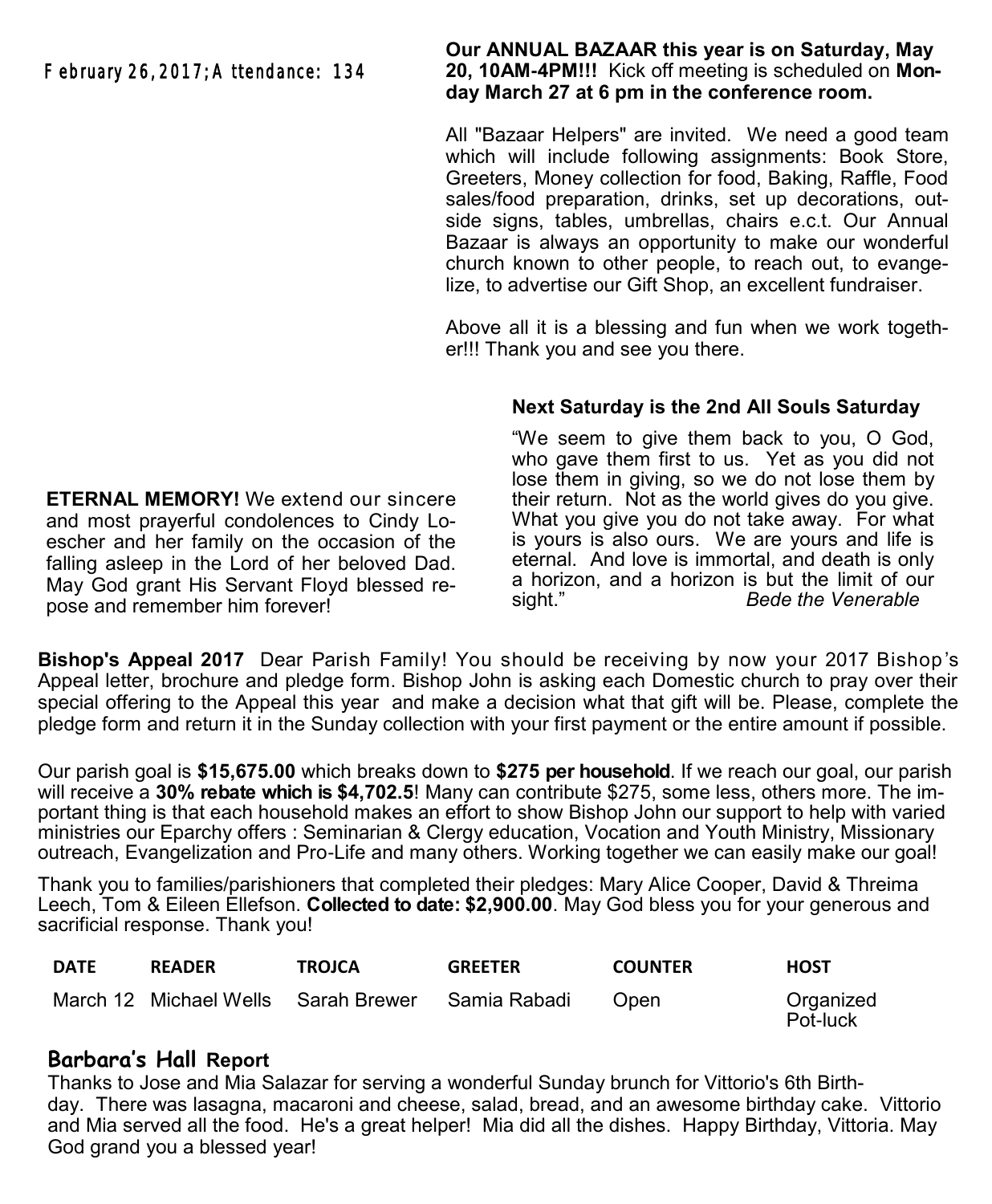# **Coming Events—Mark Your Calendars Now**

| <b>EVERY Friday</b>            | 9:00—10:30 am—an hour of Prayerful witness For Life in front of Planned<br>Parenthood (abortion clinic) on San Mateo with Our Lady Helper of Mothers Icon |  |
|--------------------------------|-----------------------------------------------------------------------------------------------------------------------------------------------------------|--|
| March 13 Monday                | 6:00 pm Advisory Board Meeting                                                                                                                            |  |
| March 13, 27<br>Monday         | 10:30 am Shut-ins Visits<br>5:45 pm Explorers Meeting                                                                                                     |  |
| March 7, 28<br>Tuesday         | 6:30 pm CAFÉ meeting at UNM                                                                                                                               |  |
| March 9, 23<br>Thursday        | 6:00 pm pot luck dinner<br>7:00 pm THEOSIS: Mystery of the Byzantine Liturgy                                                                              |  |
| March 16-19<br>Thursday-Sunday | Parish Lenten Retreat                                                                                                                                     |  |
| March 18<br>Saturday           | <b>Third All Souls Saturday</b><br>9:00 am Divine Liturgy / Panachida and the reading of the names of our Deceased                                        |  |
| March 25<br>Saturday           | Annunciation of the Theotokos / Solemn Holy Day 9:00 am Divine Liturgy                                                                                    |  |
| March 27<br>Monday             | 6:00 pm Bazaar meeting in the conference room                                                                                                             |  |

### **Lenten Book Resources in Our Store**

Icons are central to both Byzantine worship and personal prayer. Learn more by reading **Praying With Icons (\$5)**, a pocket study, and the larger volume **Praying With Icons by Jim Forrest (\$21)** which makes use of color plates and goes into greater depth**.** 

**The Zacchaeus Tree: A Family Guide Through the Season of the Great Fast (\$27)**. Scriptures, prayers, and activities to make this week come alive for yourself and those around you. Great ideas for children's crafts and things to do for others, including: origin of sacred images, making a diptych, daily meditations for adults and children, daily activities.

**Social Studies** tell us that society is affected by the family and the family is affected by the father. If you want to change the world, change the human father. **Now in our store** *Joseph's Way:* a three volume series which transmits **the biblical vision of fatherhood, its necessity, its glory, and its irreplaceable effect on families and society.** Every man should read these books. Volume 1 is 80 days long: 40 days of Lent, 40 days after Pascha. These titles are a tough, bold, game-changing challenge to men of our age to pursue fatherly greatness. By comparing St. Joseph -Light of Patriarchs -with the great patriarchs of old-Abraham and Jacob -*Joseph's Way* provides fathers with invaluable practical tools and profound spiritual insights to help them become the great father that God has created them to be.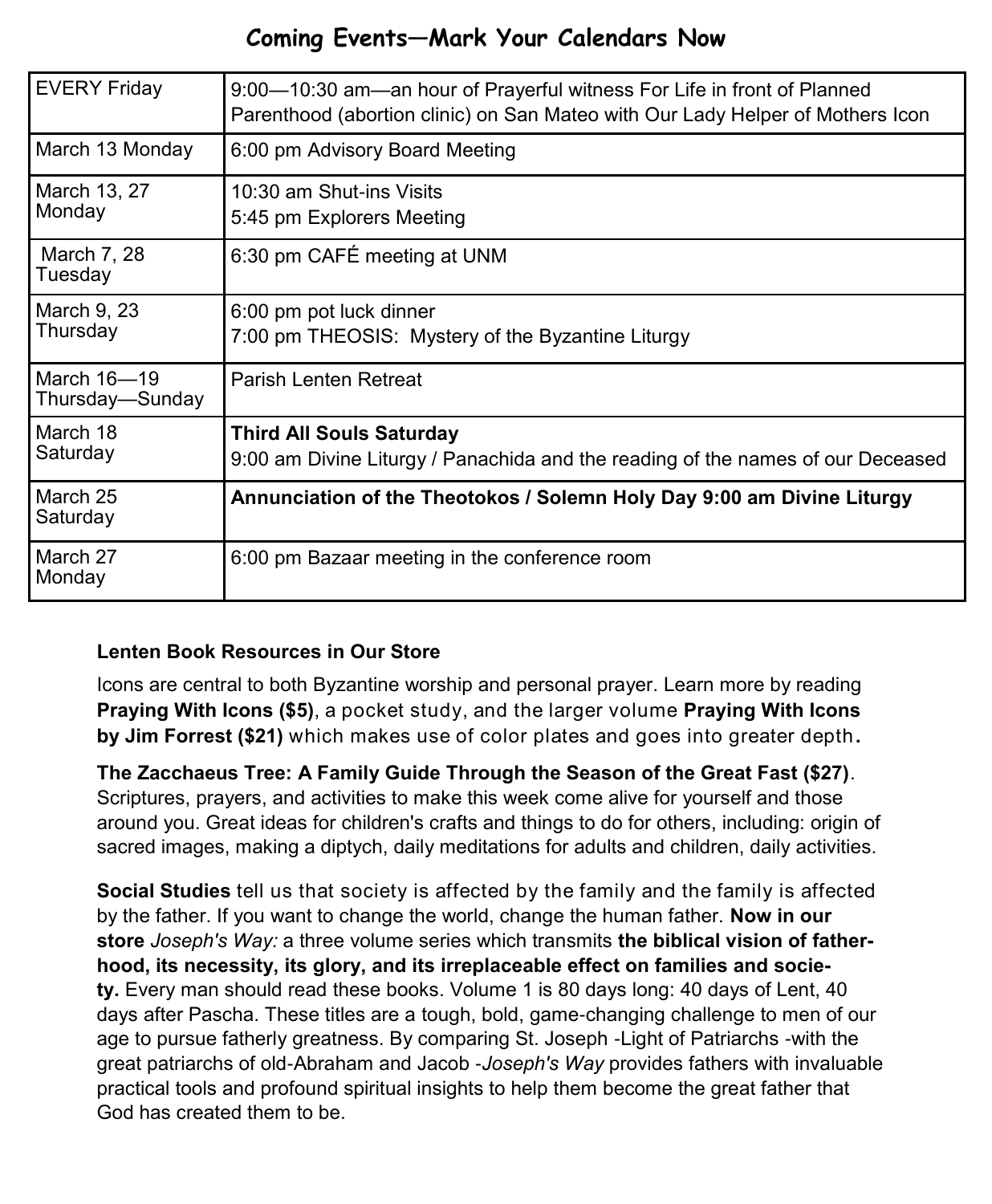## **Parish Lenten Retreat March 16—19**

#### Dear Parish Family,

Soon we will be welcoming Father John Sianchuk, CSsR of the Yorkton Redemptorists that are an Eastern Church Branch of the world-wide Congregation of the Most Holy Redeemer in Canada. He is the present director of the Bishop Velychkovsky Martyr's Shrine, at St. Joseph's Ukrainian Catholic Church in Winnipeg, Manitoba.

This is a unique gift and a great blessing from the Lord to have Father John at OLPH for the spiritual exercises. Please use this exceptional opportunity to improve your spiritual life. Retreat flyers are available on the Greeting Table by the Holy Water font. Please plan now to attend this special event as often as you are able to and invite your relatives, co-workers, and friends to join us. God bless you!

#### **Online Courses for Cantors**

Metropolitan Cantor Institute announces online courses for 2017 by Jeff Mierzejewski. The courses are intended for current cantor, assistant cantor, current readers, & all those who would like to be a reader.

More detailed information and registration forms are available on the greeting table at the holy water font.

All courses require computer and internet connection. More information can also be found **http://mci.archpitt.org/MCI**

**Dear Parish Family**, beginning March 1 through April 9 we are invited to join other Christians for **40 Days for Life - 40 days of prayer** and fasting for an end to abortion. A prayer campaign for those who respect the dignity of all human life and strive for justice for the poorest, most vulnerable, and the least of God's children - the pre-born. We are also invited to stand and peacefully pray during a 40-day vigil in the public right-of-way outside Planned Parenthood, 701 San Mateo NE, and also to help spread the word about this important community outreach. For more info, especially for those who would like to volunteer to help, please con tact: Project Defending Life at 505-266-[4100](tel:%28505%29%20266-4100) or go to: [www.defendinglife.org](http://www.defendinglife.org) 

**OUR PARISH IS SCHEDULED TO PRAY AND WITNESS THE CULTURE OF LIFE IN FRONT OF PLANNED PARENHOOD ON FRIDAY APRIL 7TH. THANK YOU AND GOD BLESS YOU**

**Alive in Christ:** The Holy Protection Eparchy of Phoenix Vocations Office announces "Alive in Christ 2017." This "ascetical boot camp" retreat is to take place Thursday to Sunday, 6 to 9 July 2017 at Prescott Pines Christian Camp, Prescott, AZ. Parish boys from 7 to 17 years of age and their fathers are invited to attend. Boys under 11 years old must have a father or legal male guardian in attendance. The camp aims at helping young men mature in their Catholic faith and a life of authentic Christian discipleship by means of an intensive spiritual program coupled with recreation and friendship building. Application forms and further information are now available on the greeting table by the holy water font. Applications and tuition are due by **May 12th (deadline)**. For further details, please feel free to contact Father Michael O'Loughlin, Eparchial Vocations Director, at 720-254-[9219](tel:%28720%29%20254-9219) or [michaelpaulolough](mailto:michaelpauloloughli@gmail.com)[li@gmail.com.](mailto:michaelpauloloughli@gmail.com) Or, Father Michael Mandelas, Assistant Vocations Director, at 206329-9219 or [mjmandelas@gmail.com](mailto:mjmandelas@gmail.com)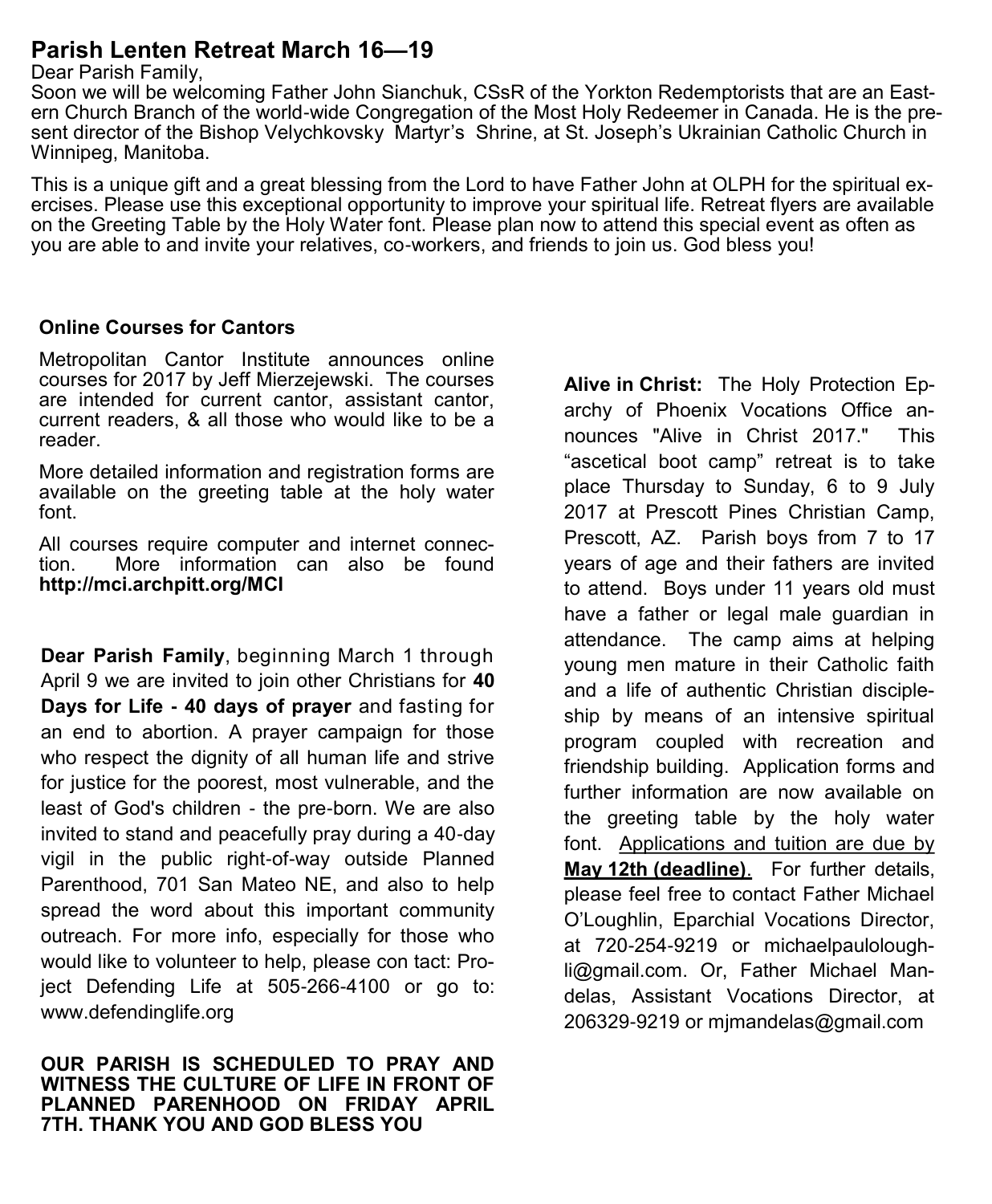# Sunday of Orthodoxy

Today we celebrate the **"triumph of Orthodoxy"**. The triumph is of "the true faith" and celebrates the final victory over iconoclasm in 842. The Synod of Constantinople had reaffirmed the Seventh Ecumenical Council's teaching on the proper use of images in Christian worship, and to celebrate the event the population of Constantinople took part in a huge procession from the Blachernae Church to Hagia Sophia, carrying icons and other images which had been hidden away and now could be restored to the churches

Every parish holds a similar procession today, as the Council had decreed that the first Sunday of Lent, which was the date of that first procession on February 19, 842, would include this remembrance. Today, the service reflects both the original feast, and the triumph of orthodox belief over all heresies.

The Council, also known as Nicaea II, reaffirmed the historic position of the Church, stating that icons: **are an object of veneration and honor (timitiki proskynisis), but not of real worship (latreia), which is reserved for Him Who is the subject of our faith and is proper for the divine nature. The veneration accorded to an icon is in effect transmitted to the prototype; he who venerates the icon, venerated in it the reality for which it stands".** 

Icons are venerated by burning lamps and candles in front of them, by the use of incense and by kissing. But **there is a clear doctrinal distinction between the veneration paid to icons and the worship due to God. The former is not only relative, it is in fact paid to the person represented by the icon.** This distinction safeguards the veneration of icons from any charge of idolatry. The theme of the victory of the icons, by its emphasis on the incarnation, points us to the basic Christian truth that the one whose death and resurrection we celebrate at Easter was none other than the Word of God who became human in Jesus Christ.

### **SPRING 2017 ONLINE ADULT EDUCATION**

**How it Works**:

All adult education classes are taught by the Clergy of the Eparchy of Phoenix for free through the Fuze online platform. Fuze is an online webinar system which allows for video and audio sharing on Windows, Mac or ISO devices, or calling in through a toll-free phone.

Classes are from 8:00-9:00 pm For more information or to register visit http://eparchyof phoenix.org/ faith\_formation.html

**Tuesday Night Ongoing Classes**:

Catechesis of the Divine Liturgy 2/21—3/28 \* Fr. David Petras

Iconography 5/9—5/30 \* Deacon Benjamin Crow **Thursday Night Stand Alones**:

Sunday of Orthodoxy 3/2 \* Fr. Michael O'Loughlin Sunday of

St. Gregory Palamas 3/9 \* Fr. Francis Vivona

Sunday of St. John of the Ladder 3/16 \* Fr. Joseph Wargacki

Sunday of St. Mary of Egypt 3/23 \* Fr. Stephen Casmus

Flowery Sunday 4/6 \* Deacon Adam Lowe

Preparing for Ascension 4/27 \* Subdeacon Joel Barstad

Reflections on Marriage from Byzantine Sources 5/11 \* Seminarian J. Andrew Doane

Ascension and Pentecost 5/25 \* Deacon John Montalvo III